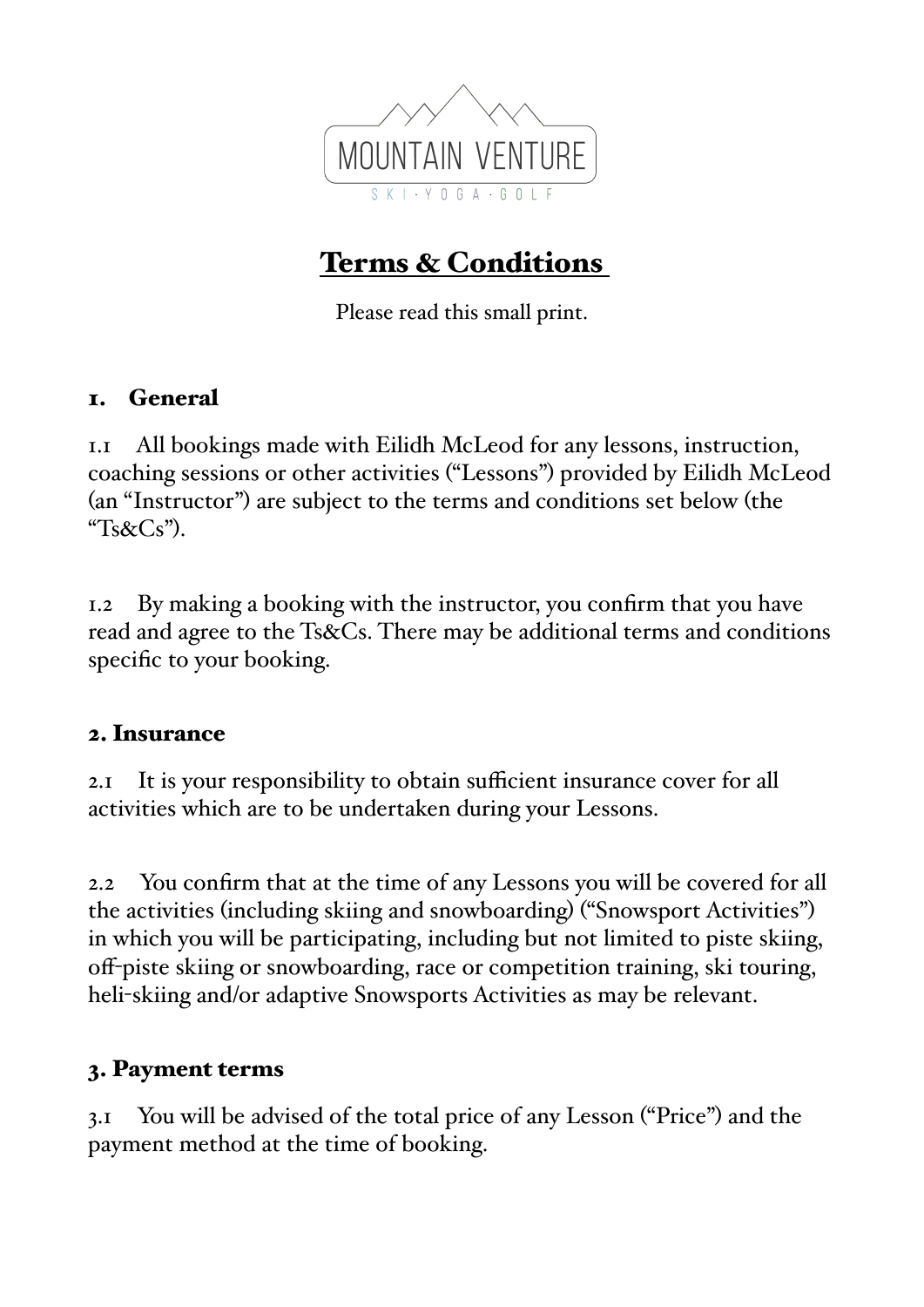3.2 If you make a booking greater than 30 days in advance of the date of the first day of your Lessons ("First Lesson") you shall:

> (a) pay a booking deposit of  $25\%$  of the Price (the "Deposit") to secure the availability of the Instructor for your Lessons; and

(b) pay the full Price at least 30 days prior to the First Lesson.

3.3 The Deposit is non-refundable, subject to paragraph 4.5 and 4.6 below.

3.4 If you make a booking 30 days or less in advance of the First Lesson you must pay the Price in full at the time of booking.

## 4. Cancellation

4.1 If you cancel your booking more than 30 days before the First Lesson you will be entitled to a full refund of any amount paid towards the Price, less the Deposit.

4.2 If you cancel your booking between 30 days and 7 days before the Lesson Start Date, you will entitled to a refund of 50% of the any amount paid towards the Price, less the Deposit.

4.3 If you cancel your booking 7 days or less before the Lesson Start Date, you will not be entitled to any refund and will be responsible for payment of the Price in full. It is strongly recommended that you take out cancellation insurance.

4.4 In the event of cancellation or curtailment of your Lesson or inability to ski for any reason out-with your Instructors control (including but not limited to lift or resort closure, weather conditions, snow conditions, your illness or injury or your non-attendance), you will not be entitled to a refund of the Price.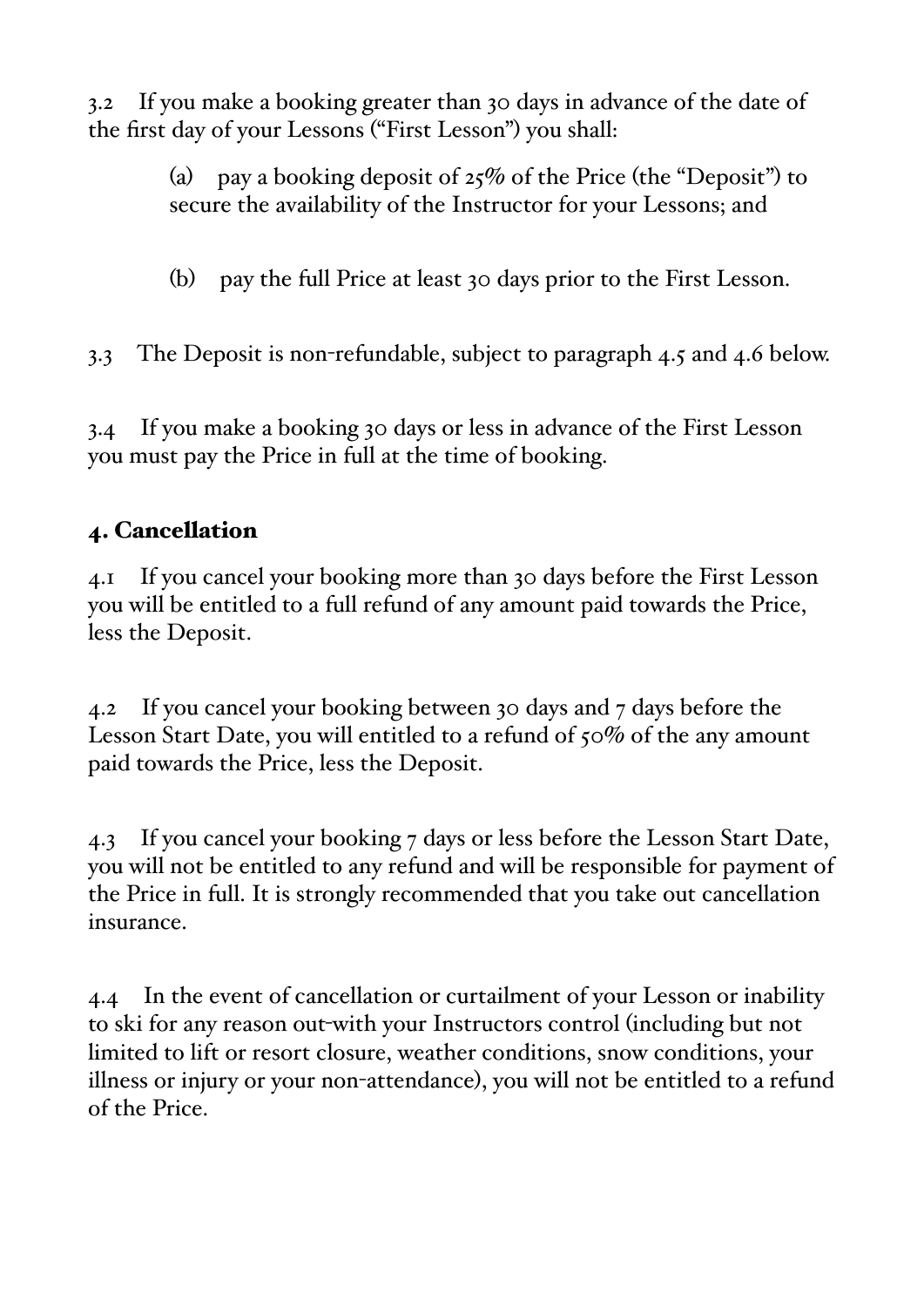4.5 In the event of a Global Pandemic; "the worldwide spread of a new disease" (World Health Organisation), resulting in international lockdown, your lessons will be cancelled and you will be entitled to a full refund or refunded on a pro-rata basis. Your Instructor will have no responsibility for any additional costs incurred and you shall not be entitled to a refund, compensation or other payment in respect of such additional costs incurred in the event of a Global Pandemic.

4.6 If your Lesson is cancelled by your Instructor, she will endeavour to arrange for an alternative instructor of an equivalent standard to take the Lesson (subject to your prior agreement). Where an alternative instructor is not provided, you will be entitled to a refund of the Price (including any Deposit) for the cancelled Lesson or part of the Lesson, calculated on a prorata basis. For the avoidance of doubt [and pursuant to paragraph 7 below] your Instructor will have no responsibility for any additional costs incurred and you shall not be entitled to a refund, compensation or other payment in respect of such additional costs incurred.

# 5. Publicity material

5.1 Photographs of clients may be used in publicity material relating to the Instructors. By making a booking you confirm your consent to any such photographs being used. Please inform your Instructor if you do not give consent to any such video or photographs being used for this purpose.

### 6. Standard of service

6.1 If you are not completely satisfied with your Instructor's service or your Lesson, please let her know as soon as possible and she will make her best efforts to meet your expectations. If you have any particular needs or requests, you should advise your Instructor at the start of or in advance of your lesson.

6.2 Your Instructor carefully considers the standards of her clients as well as the conditions to design a programme of lessons, meeting points and ski routes. However these arrangements are subject to change at any time in light of prevailing conditions.